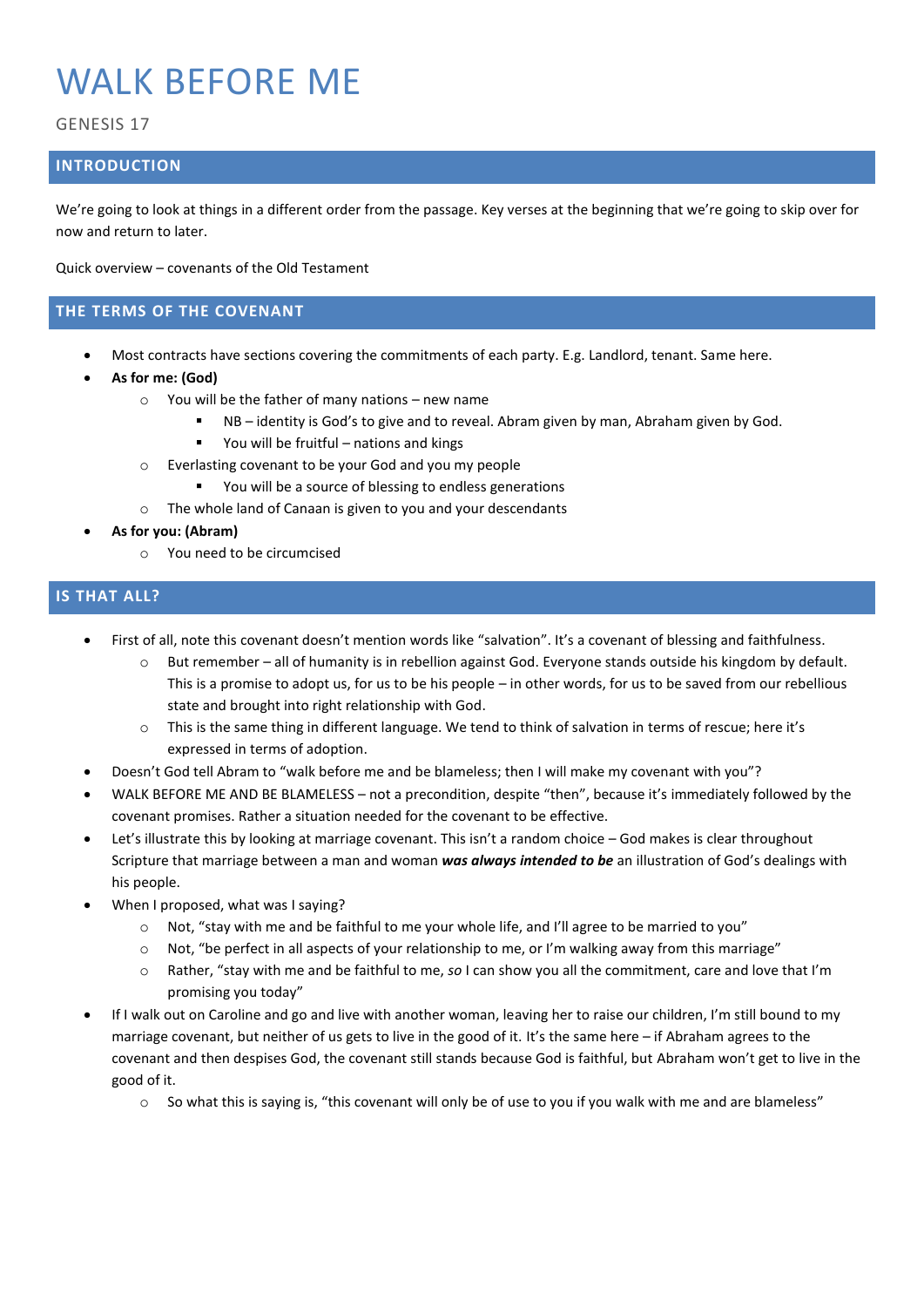- To properly get to the bottom of God's generosity, let's go a step further is circumcision even a condition?
- Circumcision isn't so much a condition as a sign of the covenant:
	- Think of it like the wedding ring. My ring doesn't even come off. If I refuse to wear my wedding ring, I'm making a statement about the marriage covenant between us. In the same way, if anyone refused to be circumcised, that would be a clear statement that they despised what God was offering in this covenant.
	- o And if I *do* wear it, but act as though I'm not married, the ring doesn't count for anything. Similarly, if people *were* circumcised, but disregarded God, the circumcision wasn't of any value to them.
	- $\circ$  This is what Paul highlights in Romans. Rom 2:25 "Circumcision has value if you observe the law, but if you break the law, you have become as though you had not been circumcised." (also, those who live as though circumcised will judge you!) *and furthermore* Rom 9:6-7 – "For not all who are descended from Israel are Israel. Nor because they are his descendants are they all Abraham's children. On the contrary, 'It is through Isaac that your offspring will be reckoned.' In other words, it is not the children by physical descent who are God's children, but it is the children of the promise who are regarded as Abraham's offspring."
	- o The covenant has always come by faith. Circumcision was simply the outward sign.
		- This means that there will have been people in OT times who were not circumcised, and yet lived as though they were – honouring the one true God and trusting in him – and have been adopted into his family tree.

## **HOW THEN SHOULD WE LIVE?**

- Let's go back to how we should live in order to benefit from the covenant.
- Primary call walk before me and be blameless. o Verb highlights ongoing nature. "Go on walking before me". Also used of Enoch.

*By faith Enoch was taken from this life, so that he did not experience death: 'He could not be found, because God had taken him away.' For before he was taken, he was commended as one who pleased God. And without faith it is impossible to please God, because anyone who comes to him must believe that he exists and that he rewards those who earnestly seek him.*

#### *Hebrews 11:5-6*

- $\circ$  It's easier to get an impression of what it means to "walk before God" than it is to explain it but what we see in both Abraham and Enoch's life is an active, living relationship with God. Not a one-off decision, not an ongoing choice to follow a set of rules; but a commitment to seek him, honour him, obey him, believe the best of him, aim to please him.
- o Abraham's response is to fall facedown. This is part of walking before him! There is a call to *ongoing* living relationship with him, but in the moment the right response is radical humility.
	- It's really good for this to involve our bodies. It's a loss to us that we don't have a practice of kneeling to pray. Not because we *have* to – "hands together eyes closed" etc. – but because our bodies are a part of us.
	- True for worship also. Let's make use of our bodies in moments of humility, praise, joy.
- $\circ$  NB blameless used of Noah too not necessarily the same as "100% without sin". Just as we say "perfect" about something that is really, really good as well as about something that is actually flawless.
	- Of course, God's intent for us is that we are truly blameless in the sense of "100% without sin"
	- Only one man has ever done that Jesus Christ. More on that shortly.
- Walk before ME not subject to the judgment of others (or at least, that's not what matters)
	- o But covenant is intended to bless nations, and therefore can't be lived out in isolation.
	- o Not subject to the judgment of others, but called to live in close community with others.
- REALLY IMPORTANT!
	- $\circ$  Our lives are lived to please our Lord here the Lord Almighty, now also revealed through Jesus Christ.
	- o But our lives are incomplete if we live them out as "me + God" and neglect our spiritual family, the Church.